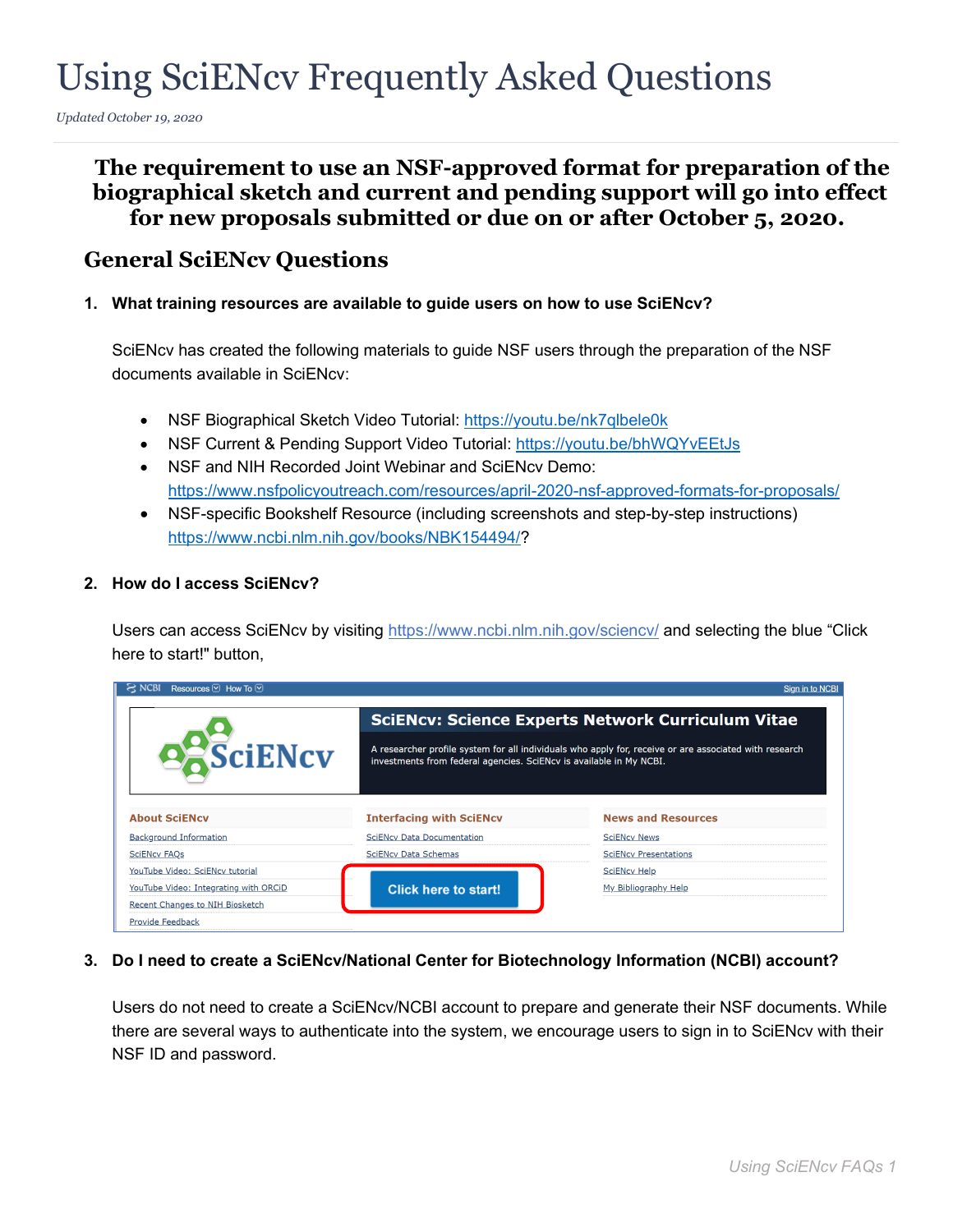| S NCBI Resources ⊙ How To ⊙                            | Sign in to NCBI                                                                                                                  |
|--------------------------------------------------------|----------------------------------------------------------------------------------------------------------------------------------|
| <b>Sign in to NCBI</b>                                 | One login and you are in.<br>Use your eRA Commons information in SciENcv!                                                        |
| <b>Commons login</b><br><b>NSF login</b><br><b>ERA</b> | Sign in with your eRA Commons account.<br>1<br><b>Commons</b><br>sign in<br><b>aTrust</b><br><b>ARE ADDRESSED FOR A CITY AND</b> |
| See more 3rd party sign in options<br>OR<br>NCBI Login | <b>Lisar Name</b><br>Password<br>Login                                                                                           |
| Need help signing in?                                  | Link it to your NCBI account or create one.<br>$\overline{2}$                                                                    |
|                                                        | Create a new NCBI account<br>Link an existing NCBI account<br>Continue                                                           |

Those selecting the "NSF Login" option, as highlighted above, will be directed to [sign in via Research.gov.](https://identity.research.gov/sso/UI/Login?module=nsf&env=prvw&app=portal) Users will be automatically redirected back to the My NCBI homepage after their NSF login is successful.

| <b>Search NCBI databases</b>                                                                                                     |                           | $\blacksquare$ X | <b>Saved Searches</b>                                               | $\sim$ X                  |
|----------------------------------------------------------------------------------------------------------------------------------|---------------------------|------------------|---------------------------------------------------------------------|---------------------------|
| Search: PubMed<br>$\pmb{\mathrm{v}}$                                                                                             |                           |                  | You don't have any saved searches yet.                              |                           |
|                                                                                                                                  | <b>Search</b>             |                  | Go and create some saved searches in PubMed or our other databases. |                           |
| Hint: clicking the "Search" button without any terms listed in the search box will transport you to<br>that database's homepage. |                           |                  | Manage Saved Searches »                                             |                           |
|                                                                                                                                  |                           |                  | <b>Collections</b><br>×                                             | $\overline{\mathbf{x}}$   |
|                                                                                                                                  | ×.                        | $\mathbf{x}$     | All bibliographies and Other citations are now in My Bibliography   |                           |
| <b>My Bibliography</b>                                                                                                           |                           |                  | <b>Collection Name</b><br>Settings/Sharing<br>Type.<br><b>Items</b> |                           |
| Your bibliography contains no items                                                                                              |                           |                  | <b>O</b> Private<br>edit 0<br>Standard<br>Favorites                 |                           |
| Your bibliography is private.                                                                                                    | Manage My Bibliography »  |                  | Manage Collections »                                                |                           |
| <b>Recent Activity</b>                                                                                                           |                           | $\sim$ X         | $\blacksquare$<br><b>Filters</b>                                    | $\boldsymbol{\mathsf{x}}$ |
|                                                                                                                                  |                           |                  | Fitters for: PubMed<br>$\pmb{\mathrm{v}}$                           |                           |
| You do not have any recent activity.                                                                                             |                           |                  | You do not have any active fiters for this database.                |                           |
|                                                                                                                                  | Clear Turn Off            |                  | Add filters for the selected database.                              |                           |
|                                                                                                                                  | See All Recent Activity.» |                  | Manage Filters »                                                    |                           |
|                                                                                                                                  |                           |                  |                                                                     |                           |
|                                                                                                                                  |                           |                  | <b>SciENcv</b>                                                      | $\sim$ X                  |

MyNCBI Homepage

### **4. Who should I contact if I can't sign into SciENcv using my NSF ID and password?**

Please verify that you have registered for an NSF ID and password and that your credentials are correct. Follow the steps below to look up your NSF ID and to reset your NSF password as necessary.

- o [Look up your NSF ID](https://www.fastlane.nsf.gov/researchadmin/nsfIdLookupRead.do)
- o [Reset your NSF Password](https://identity.research.gov/sso/ui/NSFPWResetUserValidation?org=/research)
- $\circ$  If you still experience issues after trying these steps, contact the NSF Help Desk at [fastlane@nsf.gov](mailto:fastlane@nsf.gov) r at **1-800-673-6188** (7:00 AM - 9:00 PM ET; Monday - Friday except federal holidays).

### **5. The SciENcv system is unavailable. How can I generate an NSF-approved biographical sketch and current and pending support documents in order to submit my proposal?**

NSF has an approved fillable PDF format of both the [Biographical Sketch](https://www.nsf.gov/bfa/dias/policy/biosketch.jsp) and [Current and Pending Support](https://www.nsf.gov/bfa/dias/policy/cps.jsp) proposal sections available for use in the event users are experiencing issues with SciENcv. Note: NSF encourages users to manage and generate this documentation in SciENcv.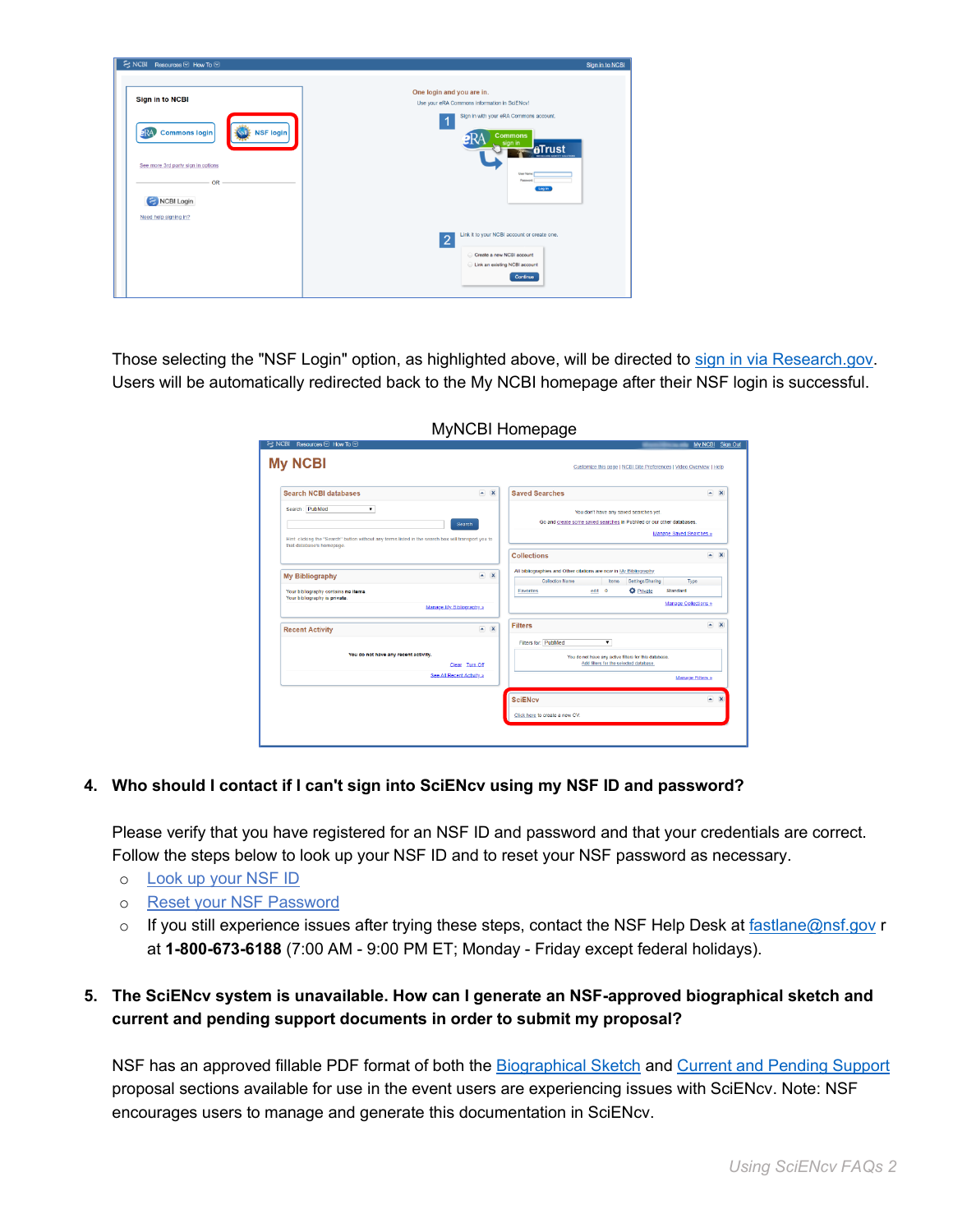### **6. Who do I contact if I have questions?**

Policy-related questions should be directed to [policy@nsf.gov.](mailto:policy@nsf.gov) If you have technical or IT system-related questions regarding the SciENcv formats, please contact the NSF Help Desk at [fastlane@nsf.gov](mailto:fastlane@nsf.gov) or at 1-800-673-6188 (7:00 AM - 9:00 PM ET; Monday - Friday except federal holidays).

### **7. How do I access the SciENcv portlet after I've signed in?**

For most users, the SciENcv portlet will default to the bottom right corner of your My NCBI homepage.

| <b>My NCBI</b>                                                                                                                  |           | Customize this page   NCBI Site Preferences   Video Overview   Help                                             |               |  |
|---------------------------------------------------------------------------------------------------------------------------------|-----------|-----------------------------------------------------------------------------------------------------------------|---------------|--|
| <b>Search NCBI databases</b>                                                                                                    | $-$ X     | <b>Saved Searches</b>                                                                                           | $-1$ $\times$ |  |
| Search: Pablied<br>$\cdot$<br>Boarch                                                                                            |           | You don't have any saved searches yet.<br>Go and create some saved searches in PubMed or our other databases.   |               |  |
| Hint clicking the "Bearch" button without any terms listed in the search box will transport you to<br>that detabase's homepage. |           | Manager Sayed Searches a                                                                                        |               |  |
|                                                                                                                                 |           | <b>Collections</b>                                                                                              | $-$ X         |  |
| My Bibliography                                                                                                                 | $ \times$ | All biolographies and Other oblions are now in Mr. Bibliography                                                 |               |  |
| Your bibliography contains no items.                                                                                            |           | Collection Name<br>Tape <sub>1</sub><br>Settless/Stering<br>kens<br>O Private<br>ext 0<br>Standard<br>Faxorites |               |  |
| Your bibliography is private.                                                                                                   |           |                                                                                                                 |               |  |
| Manage My Bibliography,                                                                                                         |           | <b>Manage Ocliections »</b>                                                                                     |               |  |
| <b>Recent Activity</b>                                                                                                          | $-1$      | Filters                                                                                                         | A             |  |
|                                                                                                                                 |           | Fitters for PubMed<br>٠                                                                                         |               |  |
| You do not have any recent activity.                                                                                            |           | You do not have any action filtow for this detabane.                                                            |               |  |
| Clear Turn Of                                                                                                                   |           | Add River for the polected detabane.                                                                            |               |  |
| See At Recent Actylina                                                                                                          |           |                                                                                                                 |               |  |
|                                                                                                                                 |           |                                                                                                                 |               |  |
|                                                                                                                                 |           | <b>SciENcy</b>                                                                                                  | A             |  |
|                                                                                                                                 |           | City, here to create a new CV.                                                                                  |               |  |

If you have used My NCBI previously and customized your account, the SciENcv portlet may be located elsewhere, as the My NCBI homepage is designed for multiple purposes across the NCBI system.

### **8. How do I create and manage my SciENcv documents?**

For new users who have not previously created documents in SciENcv, there will be a "Click here to create a new CV" link in the SciENcv portlet to create a profile.

| <b>Search NCBI databases</b>                                                                                                     | $\blacksquare$ | $\overline{\mathbf{x}}$ | <b>Saved Searches</b><br>$\sim$ X                                                                                                               |  |
|----------------------------------------------------------------------------------------------------------------------------------|----------------|-------------------------|-------------------------------------------------------------------------------------------------------------------------------------------------|--|
| Search: PubMed<br>$\pmb{\mathrm{v}}$<br><b>Search</b>                                                                            |                |                         | You don't have any saved searches yet.<br>Go and create some saved searches in PubMed or our other databases.<br><b>Manage Saved Searches »</b> |  |
| Hint: clicking the "Search" button without any terms listed in the search box will transport you to<br>that database's homepage. |                |                         | $\sim$ X<br><b>Collections</b>                                                                                                                  |  |
| <b>My Bibliography</b>                                                                                                           |                | $\sim$ X                | All bibliographies and Other citations are now in My Bibliography.<br><b>Collection Name</b><br>Settings/Sharing<br>Items<br>Type               |  |
| Your bibliography contains no items.<br>Your bibliography is private.                                                            |                |                         | <b>D</b> Private<br>edit 0<br>Standard<br><b>Favorites</b>                                                                                      |  |
| Manage My Bibliography »                                                                                                         |                |                         | <b>Manage Collections »</b>                                                                                                                     |  |
| <b>Recent Activity</b>                                                                                                           |                | $\sim$ X                | $\sim$ X<br><b>Filters</b>                                                                                                                      |  |
| You do not have any recent activity.                                                                                             |                |                         | $\blacktriangledown$<br>Filters for: PubMed<br>You do not have any active filters for this database.                                            |  |
| Clear Turn Off                                                                                                                   |                |                         | Add filters for the selected database.                                                                                                          |  |
| See All Recent Activity »                                                                                                        |                |                         | <b>Manage Filters »</b>                                                                                                                         |  |
|                                                                                                                                  |                |                         | $\sim$ X<br><b>SciENcv</b>                                                                                                                      |  |
|                                                                                                                                  |                |                         | Click here to create a new CV.                                                                                                                  |  |

Returning SciENcv users will see links in the SciENcv portlet to their previously created documents, including biographical sketches. To work on an existing document, you can click on the document name listed in the SciENcv portlet or select the "Manage SciENcv" button.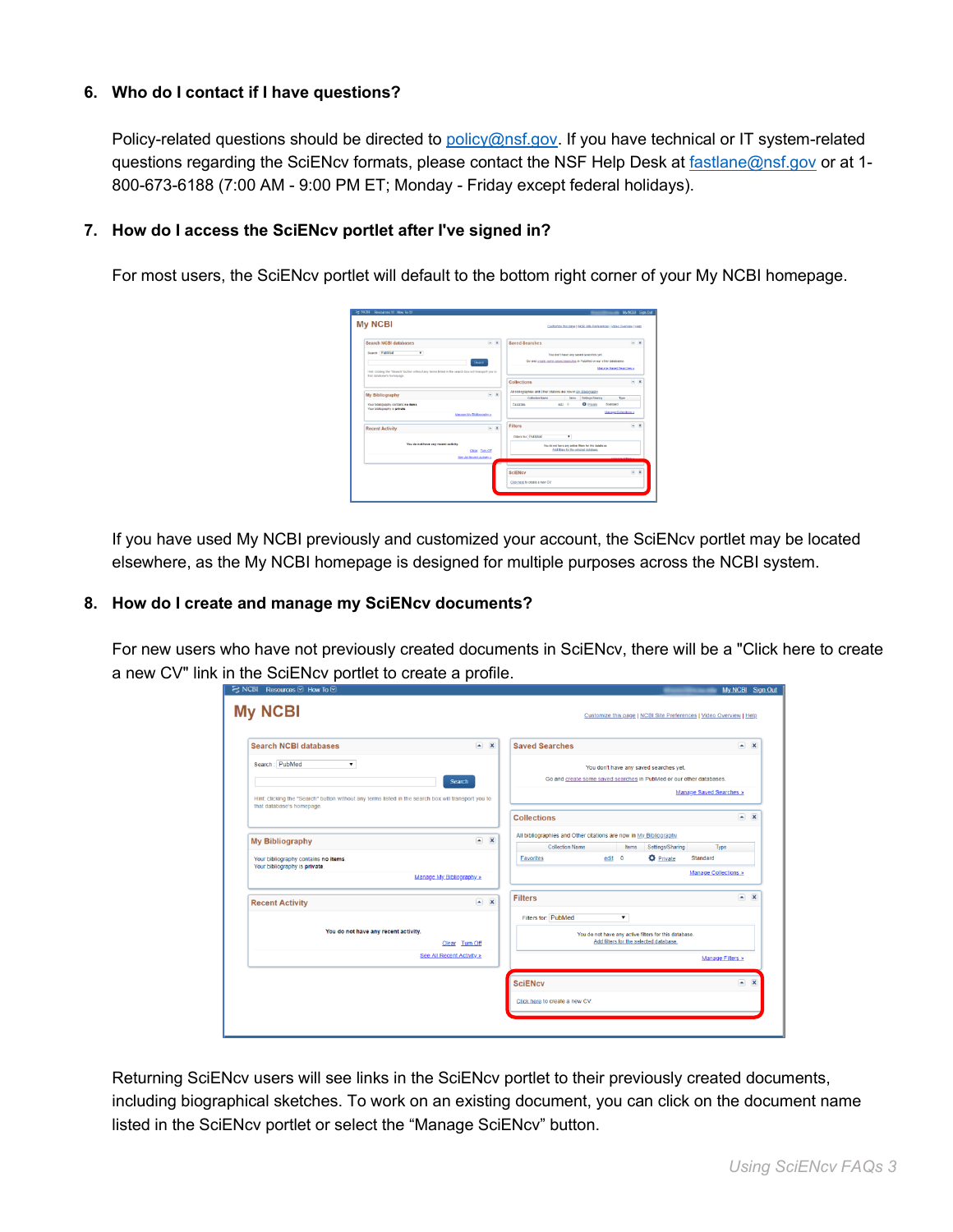| <b>SciENcv</b>          | an an amachan an a  |         | ۰                           | $\boldsymbol{\mathsf{x}}$ |
|-------------------------|---------------------|---------|-----------------------------|---------------------------|
| Name                    | Last Update         | Sharing | Type                        | 业                         |
|                         | 17-Aug-<br>2015     | Private | Old NSF<br><b>Biosketch</b> |                           |
|                         | $21 -$ Jul-<br>2015 | Private | <b>NIH Biosketch</b>        |                           |
|                         | 05-Dec-<br>2018     | Private | <b>NIH Biosketch</b>        |                           |
|                         | $06$ -Dec-<br>2018  | Private | <b>NIH Biosketch</b>        |                           |
| Delegated CV:           |                     |         |                             |                           |
| <b>START CONTROLLER</b> |                     |         |                             |                           |
|                         |                     |         | Manage SciENcv »            |                           |

### **9. Do I go to the same module to create both my biographical sketch and my current and pending support documents?**

Yes, users create and manage their biographical sketch and current and pending support documents in the same "Manage SciENcv" section of the application.

After clicking "Manage SciENcv," users will be able to click "Create New Document" to prepare either a new NSF Biographical Sketch or Current and Pending Support document.

| My NCBI » SciENcv        |                                               |                                                  | SciENcv: About   Using |
|--------------------------|-----------------------------------------------|--------------------------------------------------|------------------------|
|                          | <b>Greg Alphaman</b><br>Associated<br>Harvard |                                                  | edit                   |
| <b>SciENcv documents</b> | <b>O</b> Create New Document<br>Edit          |                                                  |                        |
| <b>Last Update</b>       | <b>Name</b>                                   | <b>Type</b>                                      | <b>Sharing</b>         |
| 20-Mar-2020              |                                               | <b>NSF Biosketch</b>                             | Private                |
| 26-Feb-2020              |                                               | <b>NSF Biosketch</b>                             | Private                |
| 11-Mar-2020              |                                               | <b>NSF Current and</b><br><b>Pending Support</b> | Private                |
| 17-Mar-2020              |                                               | <b>NSF Current and</b><br><b>Pending Support</b> | Private                |
| 17-Mar-2020              |                                               | <b>NSF Current and</b><br><b>Pending Support</b> | Private                |

You will then be asked to select which document type you are creating. **Be sure to select the appropriate document type (i.e., NSF Biosketch or NSF Current and Pending Support), as the "NIH Biosketch" is selected as the default**. Users can also select a previously created document to modify.

| <b>Document name</b> |                                                    |
|----------------------|----------------------------------------------------|
|                      | Enter a name to help you to identify this document |
| Format               | <b>NIH Biosketch</b>                               |
|                      | NIH Fellowship Biosketch                           |
|                      | NSF Biosketch<br>◎                                 |
|                      | Ref Current and Pending Support                    |
|                      | IES Biosketch                                      |
|                      | Select a format for this document                  |
| Choose data source   | Start with a blank document                        |
|                      | <b>Existing Document:</b><br>Bio for Alphaman<br>⊚ |
|                      | External source:<br>eRA Commons<br>⊚               |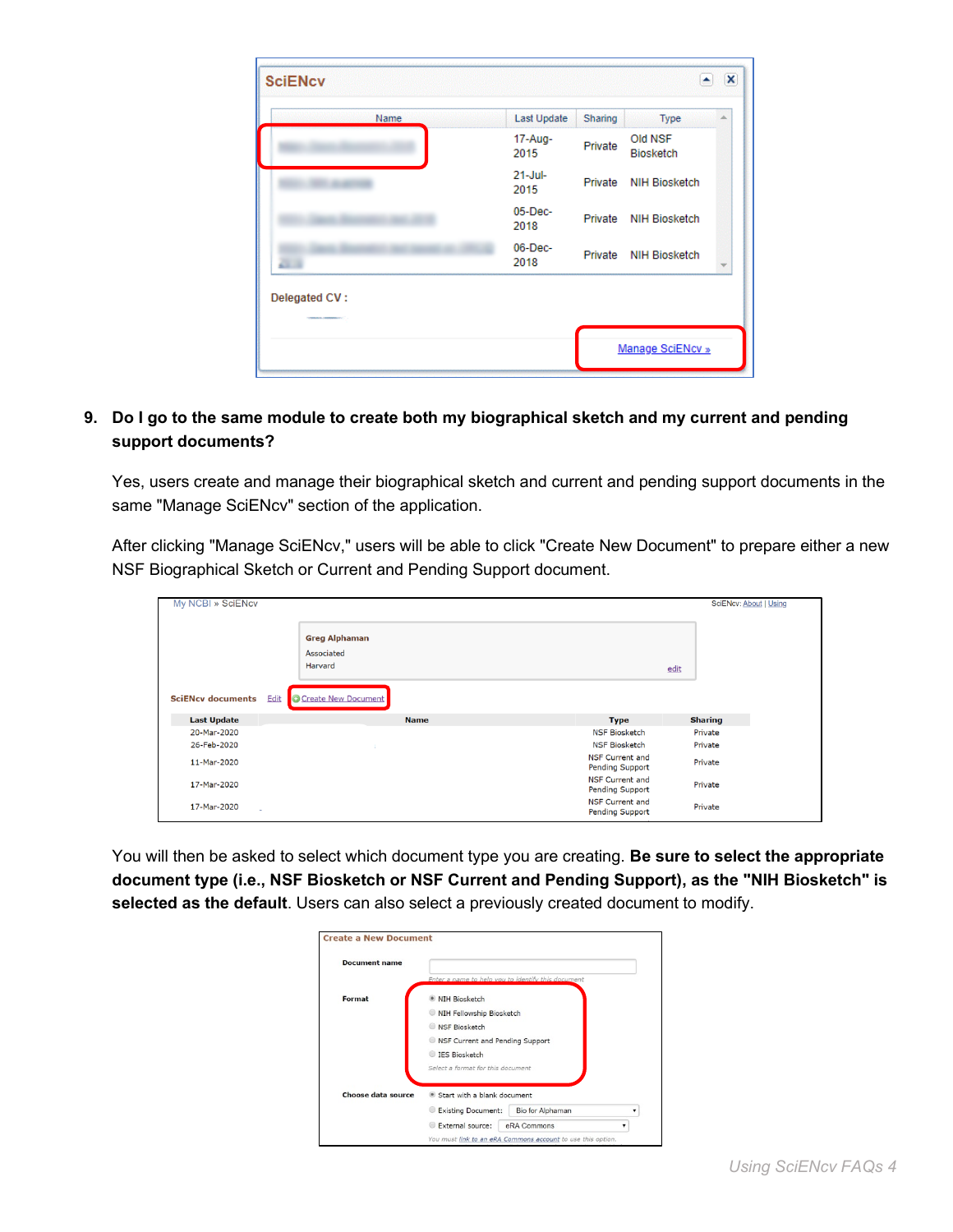### **10. Can I delegate access to someone assisting me with proposal preparation?**

Yes. Any My NCBI account holder can set up one or more delegates for their My NCBI account. Once a delegate has accepted their invitation, the delegate(s) has the ability to view, edit, and create profiles in the original account holder's SciENcv, as well as edit the account holder's My Bibliography information.

IF YOU WOULD LIKE TO SEND A DELEGATE REQUEST:

- 1. Log in to your My NCBI account
- 2. Select your username in the top-right corner of the screen to access the Account Settings page
- 3. Under "Delegates," select "Add a delegate"
- 4. Enter your delegate's email address and select "OK"

#### IF YOU WOULD LIKE TO ACCEPT A DELEGATE REQUEST:

- 1. Log in to your My NCBI account
- 2. Check your email for the delegate request. If you haven't received the request email, be sure to check you spam folder – the email comes from [myncbi@ncbi.nlm.nih.gov](file:///C:/Users/jvesuna/AppData/Local/Microsoft/Windows/INetCache/Content.Outlook/3HZV5VHX/myncbi@ncbi.nlm.nih.gov)
- 3. Use the link in the delegate request email to accept and confirm the delegation

IF YOU WOULD LIKE TO SEE IF A DELEGATE HAS ACCEPTED YOUR REQUEST:

- 1. Log in to your My NCBI account
- 2. Select your username in the top-right corner of the screen to access the Account Settings page
- 3. If you have sent one or more delegate requests, you will see a table in the Delegates section:

| My NCBI User Name E-mail |          | My Bibliography SciENcv Remove |  |
|--------------------------|----------|--------------------------------|--|
| (Awaiting confirmation)  | comh.gov |                                |  |

This delegation request has not been accepted as indicated by the "Awaiting confirmation" status. Refer your delegate to the instructions on how to accept a delegate request.

| My NCBI User Name E-mail |          | My Bibliography SciENcv Remove |  |
|--------------------------|----------|--------------------------------|--|
| jontexample              | anth gov |                                |  |

This request has now been accepted and the "Awaiting confirmation" status is removed.

TO CONTROL WHAT YOUR DELEGATE HAS ACCESS TO:

- 1. Log in to your My NCBI account
- 2. Select your username in the top-right corner of the screen to access the Account Settings page
- 3. You can use the table in the delegates section to control what your delegates can access.
- 4. If you have checked the "My Bibliography" box, your delegate will have the ability to view and make changes to your My Bibliography and Other Citations collections. If you have checked the "SciENcv"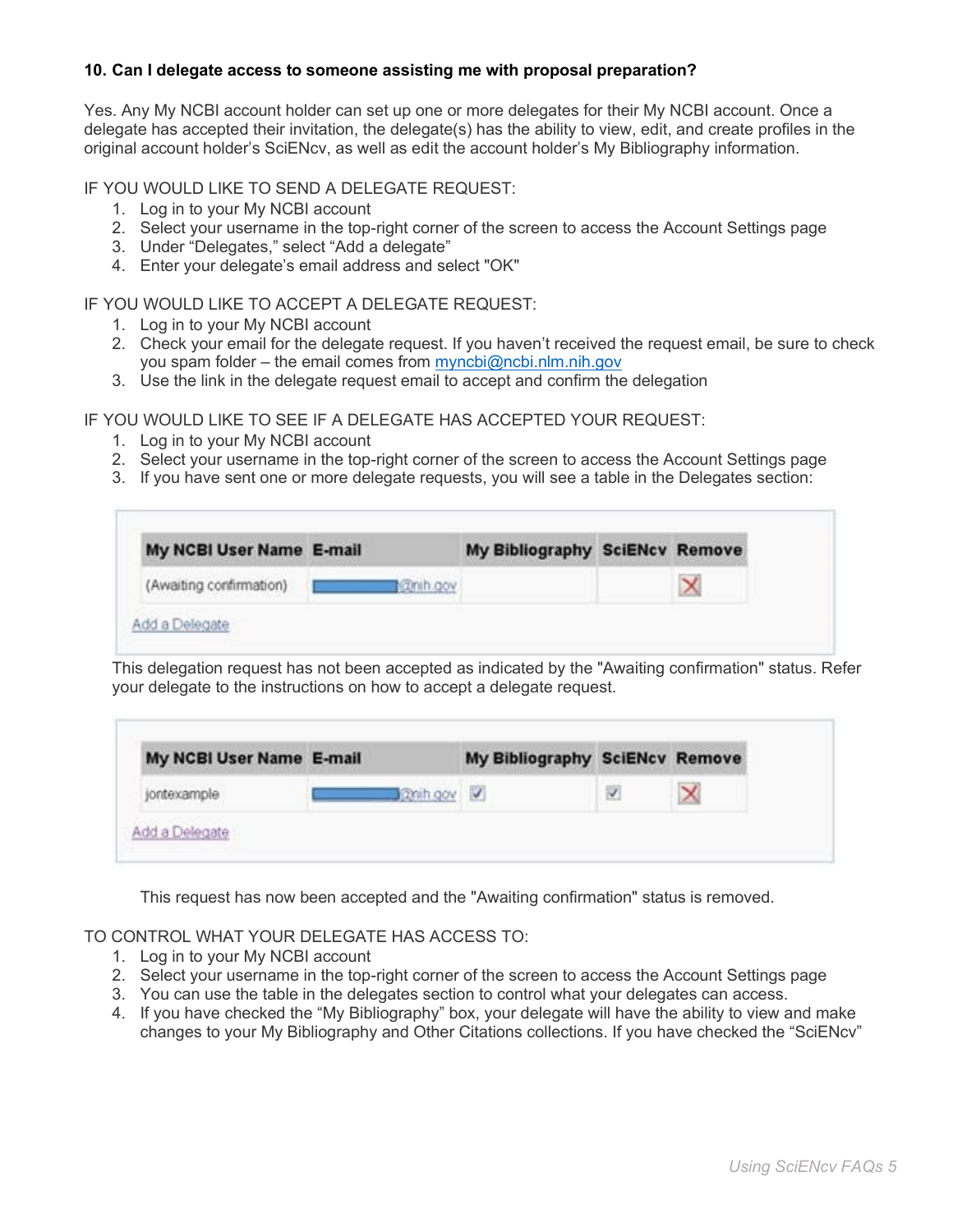box, your delegate will be able to create, view, and change your SciENcv products.

| <b>Coningov</b><br>jontexample |
|--------------------------------|
|                                |

\*\*\*Note that the Public or Private settings on the My Bibliography or SciENcv screens have no effect on your delegate's ability to view and make changes to these resources. Should you wish to remove a delegate, use the red "X". Should you wish to give a delegate access to only one resource, use the checkboxes as appropriate.\*\*\*

TO ACCESS YOUR DELEGATOR'S SCIENCV:

- 1. Log in to your My NCBI account
- 2. If you have been granted access to your delegator's My Bibliography and Other Citations collections, you will see those items listed in your collections list:

| <b>Collections</b>            |      |       |                  | ×                           |
|-------------------------------|------|-------|------------------|-----------------------------|
| Collection Name               |      | Items | Settings/Sharing | Type                        |
| Favorites                     | edit | 0     | <b>O</b> Private | Standard                    |
| My Bibliography               | edit | 0     | <b>O</b> Private | Standard                    |
| Other Citations               | edit | 0     | <b>O</b> Private | Standard                    |
| jonpexample's Bibliography    | edit | 0     | <b>O</b> Private | Standard                    |
| jonpexample's Other Citations | edit | 0     | <b>O</b> Private | Standard                    |
|                               |      |       |                  | <b>Manage Collections »</b> |

3. If you have been granted access to your delegator's SciENcv, you will be able to access it from your SciENcv portlet:

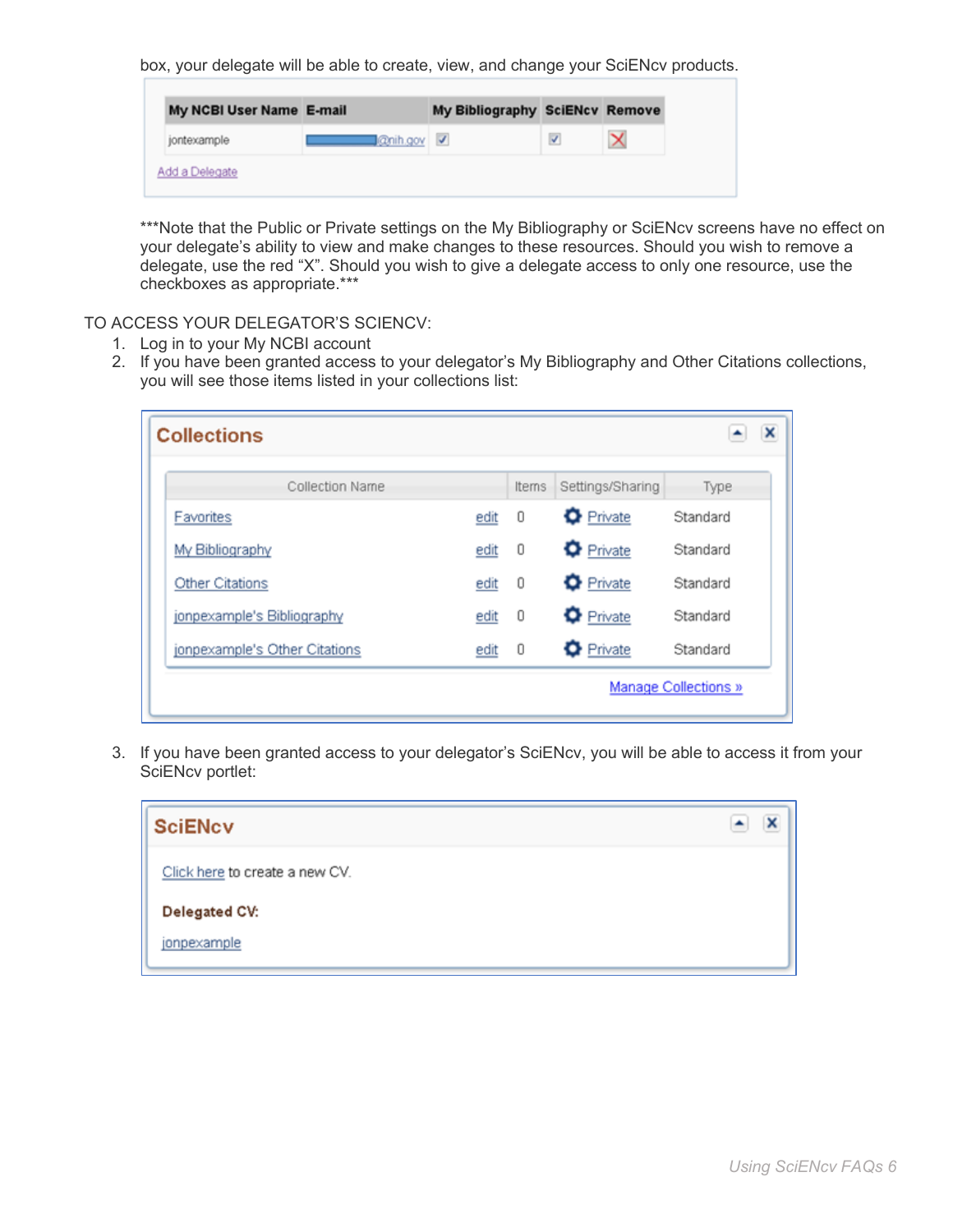### **11. What do I do after generating a PDF document in SciENcv?**

After a PDF file is generated in SciENcv, users can *rename* the generated file but must not *export* it to avoid corrupting the file's compliance data. Follow these steps to rename the file if there is not a "save" or "save as" option for the SciENcv generated PDF file:

- Close the PDF file
- Right click on the file to rename it
- Upload the PDF via FastLane, Research.gov or Grants.gov

# **Biographical Sketch Questions**

### **12. Can I reorder the product citations in my biographical sketch?**

Users can reorder their products as desired by dragging and dropping the citations. The generated PDF will reflect the order displayed on the screen.

### **13. The publication citations I imported into my SciENcv biographical sketch cause my document to be more than two pages. What options do I have to generate a compliant document?**

Individuals importing publication citations to populate the products sections of the biographical sketch have the option of manually editing these citations to list one or more of the authors and then "et al." in lieu of including the complete listing of authors' names.

### INSERT SCREENSHOT FROM SCIENCV ON EDIT INTERACTION

NSF instructions for the Biographical Sketch, including citation guidance, are available in [PAPPG Chapter II.C.2.f](https://www.nsf.gov/pubs/policydocs/pappg20_1/pappg_2.jsp#IIC2f) and on the [NSF-approved Formats for Biographical Sketch](https://www.nsf.gov/bfa/dias/policy/biosketch.jsp) policy page.

### **14. Can I reorder the appointments in my biographical sketch?**

Professional preparation and appointments must be provided, in reverse chronological order by start date of all the individual's academic, professional, or institutional appointments, beginning with the current appointment. See **PAPPG Chapter II.C.2.f(i)(b)** for complete information.

Users with overlapping or concurrent appointments may need to manually reorder their professional preparation entries by hovering over the appointment and clicking "up" or "down" for that entry. The generated PDF will reflect the order displayed on the screen.

### INSERT SCREENSHOT FROM SCIENCV ON INTERACTION

### **15. On October 5, 2020, will non-compliant biographical sketch documents receive an error message preventing proposal submission in FastLane, Research.gov, and Grants.gov?**

Yes. Biographical sketch documents will be tagged with identifiers indicating they were prepared in an NSFapproved format. When NSF begins enforcing the use of an NSF-approved format on October 5, 2020, biographical sketch documents not uploaded in an NSF-approved format will trigger a compliance error that will prevent proposal submission in FastLane, Research.gov, and Grants.gov.